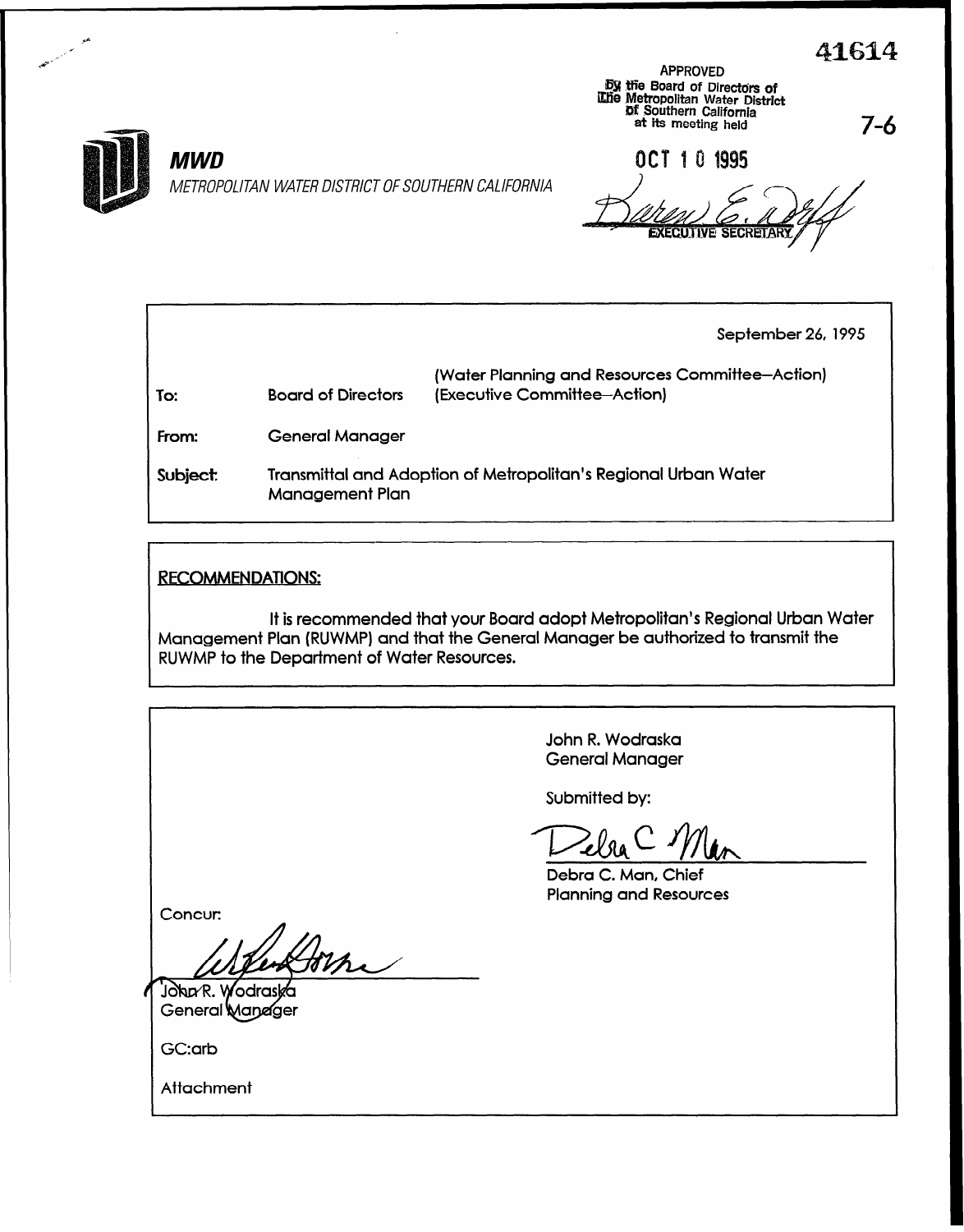## **EXECUTIVE SUMMARY:**

The Urban Water Management Planning Act (Act) requires that Metropolitan submit a regional plan by December 31, 1995. The Act requires urban water suppliers to prepare and adopt water management plans that describe and evaluate reasonable and practical efficient water uses, reclamation, and conservation activities. Metropolitan staff and consultants have developed the Regional Urban Water Management Plan (RUWMP) that is consistent with the Act and with our Integrated Resources Planning process.

A draft of the RUWMP was transmitted to your Board and member agencies for review in April 1995. The final draft RUWMP, incorporating comments from member agencies, was submitted to your Board and member agencies on July 26, 1995 for review and comment. On August 21, 1995, Metropolitan held a public hearing to receive public comments on the RUWMP. The comments received and responses thereto are included in Appendix C of the RUWMP. The attached final RUWMP will be submitted to the Department of Water Resources (DWR) following adoption by your Board.

## **DETAILED REPORT:**

The Urban Water Management Planning Act (Act), Assembly Bill No. 797 - Water Code Sections 10610 through 10656, requires that each urban water supplier, that serves more than 3,000 customers or supplies more than 3,000 acre-feet/year, submit an urban water management plan to the California Department of Water Resources (DWR) at least once every five years. The urban water management plan describes and evaluates reasonable and practical efficient water uses, reclamation, and conservation activities. Metropolitan prepared plans in 1985 and 1990. An update of the plan is required to be submitted by December 31, 1995.

Metropolitan's Regional Urban Water Management Plan (RUWMP) is designed to meet the requirements of the Act, as well as to maintain consistency with the Integrated Resources Planning (IRP) process. The RUWMP describes the on-going IRP process, Metropolitan's adopted reliability goal for wholesale water service and the preferred resource mix. In addition, the RUWMP documents Metropolitan's existing water management and conservation programs and adopted principles for future revisions of these programs. Member Agencies and local water agencies will rely, to varying degrees depending on local conditions, on Metropolitan's RUWMP as a source of information for their plans.

In April 1995, Metropolitan staff transmitted a draft transmitted a draft  $\mathbb{R}^n$ member agencies for review and comments for indistributed a sign KOWMP 10 your board and member agencies for review and comment. In May 1995, Metropolitan hosted a series of workshops to assist its member agencies and sub-agencies in the development of their urban water management plans. The first workshop was held at the Municipal Water District of Orange County, the second at the San Diego County Water Authority, and the third at Metropolitan's headquarters. These workshops were attended by about 130 people representing various water agencies and public entities in the Metropolitan service area. The workshop participants received a summary of Metropolitan's RUWMP; a sample outline of an Urban Water Management Plan for use by local water agencies; and a technical guide for<br>preparing demand forecasts and projecting conservation savings. During the workshops,